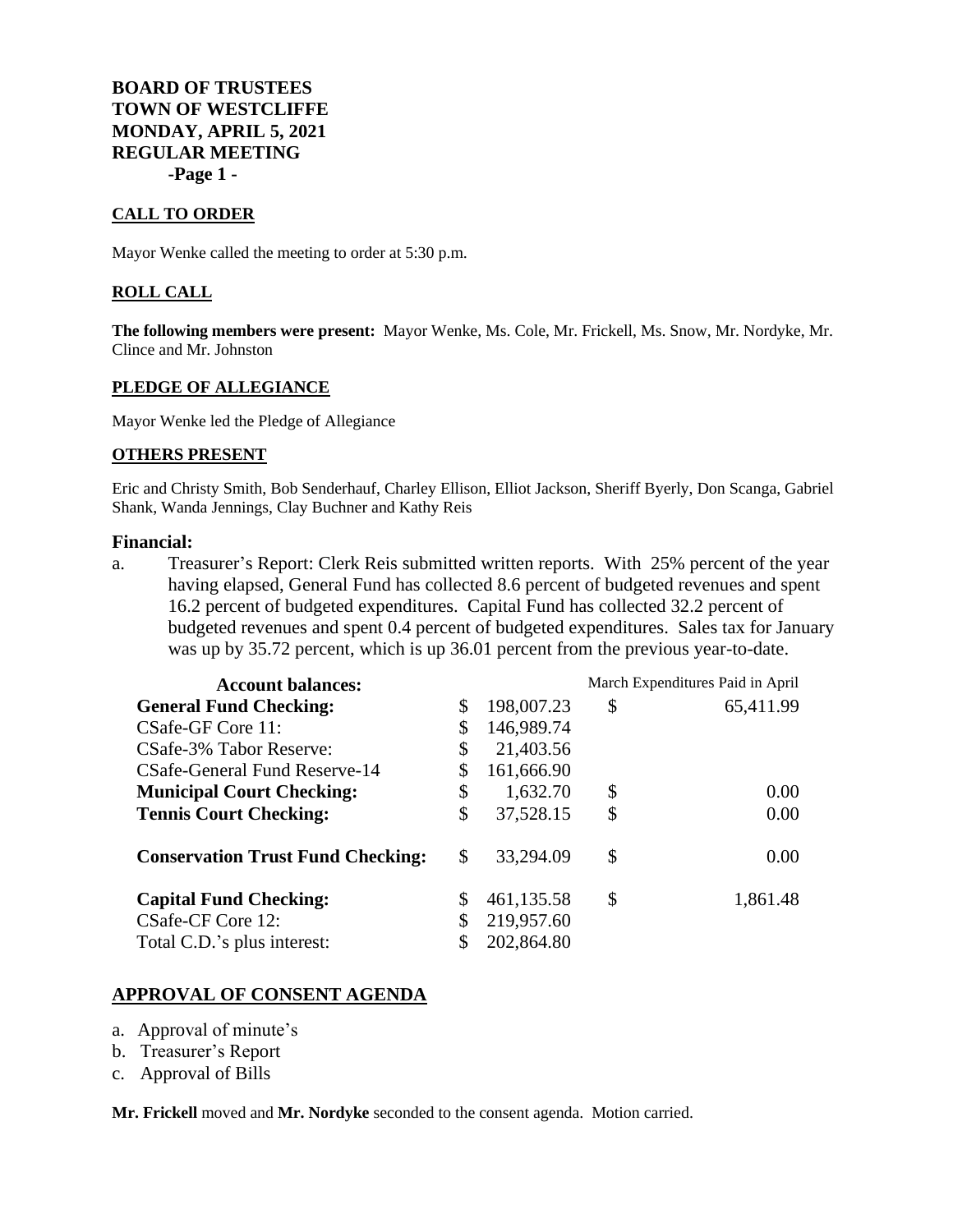## **OLD BUSINESS**

# **a. Consideration of request to approve the lease/maintenance agreement between the Town and San Isabel Land Protection Trust.**

Attorney Buchner reported per SILPT's attorney the agreement as you have in your packet was accepted by their board. The Town will be able to use the Bluff for outdoor recreational uses, sledding being one of them. The language is such that under the statute, SILPT will not be liable as a private land owner giving the Town operational managerial control for use for those purposes. You will be voting to approve the agreement as proposed and accepted by SILPT's board. If the Board of Trustees approve and sign it, it will be in full force and effect.

> **ACTION: Ms. Snow** moved and **Ms. Cole** seconded to approve the lease/maintenance agreement between the Town and San Isabel Land Protection Trust. Motion carried.

## **b. Consideration of request to approve an agreement between the Town and Dark Skies.**

Attorney Buchner presented the agreement for the Planet Walk memorializing what the Town is going is going to do providing funding, installation and the maintenance. If approved by the Board of Trustees, Dark Skies and Rotary Club will need to sign the agreement.

> **ACTION: Ms. Snow** moved and **Ms. Cole** seconded to approve the agreement between the Town and Dark Skies and the Rotary Club of the Wet Mountain Valley. Motion carried.

### **c. Appoint a committee to review the employee policies.**

Mayor Wenke requested volunteers to review the employee policies regarding vacation and sick time. Bess Cole and Art Nordyke agreed to review the polices with Gabriel Shank and Kathy Reis.

- **ACTION: Mr. Clince** moved and **Mr. Frickell** seconded to appoint Bess Cole as chair, Art Nordyke, Gabriel Shank and Kathy Reis as the review committee for the Town employee policies. Motion carried.
- **d. Consideration of the Town providing clothing allowance for Town staff and approve a dress code.**

Gabriel Shank suggested the following clothing allowance: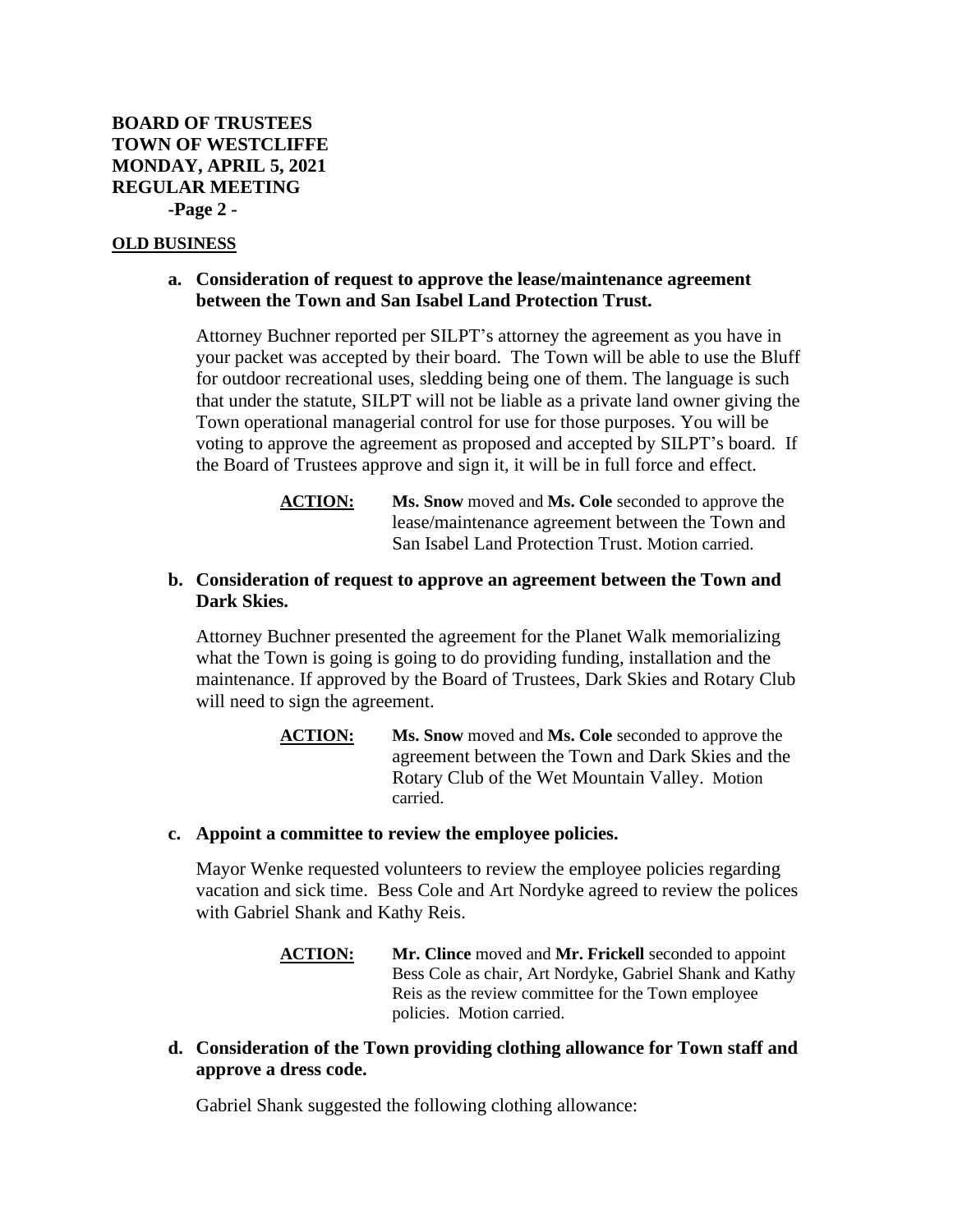# **BOARD OF TRUSTEES TOWN OF WESTCLIFFE MONDAY, APRIL 5, 2021 REGULAR MEETING -Page 3 -**

## **OLD BUSINESS CONTINUED**

Maintenance Workers will be eligible for an initial clothing allowance of \$450 after 90 days of satisfactory service to offset the purchase of proper work attire to include; safety glasses, work gloves, composite safety toe boots, work Shirts, and work Pants.

Additionally, Maintenance Employees whom have completed 15 months plus shall be eligible for an annual Clothing allowance of \$200 to offset upkeep of safety gear and clothing required for their position.

Office Staff will be eligible for an initial clothing allowance of \$350 after 90 days, and \$200 annually after 15 months of satisfactory service.

One thought was to have everyone wear polo shirts with the logo on it including the office staff. Different ideas were discussed. Gabriel Shank reported he was planning on having the Town logo on the safety vests. After further consideration, the board determined this should be part of the policy review process.

### **NEW BUSINESS**

**a. PUBLIC HEARING** for rezoning Lots 2 & 3 in Adams Addition, Filing# 2. from Highway Commercial to Residential.

Mr. Senderhauf explained in 2004 lots 4-10 were changed to residential from Highway Commercial, Lots 2 and 3 remained as Highway Commercial. The new owners of lot 2 want to build a home, which isn't allowed in Highway Commercial. After being notified about this and lot 3 having the same issue. He further explained he had permission to represent the owners of lot 2 to request the zoning change. Planning Commission reviewed it and recommended that both lots be changed to residential.

## **b. Consideration of request to approve Ord. #1-2021 rezoning Lots 2 & 3 in Adams Addition, Filing# 2. from Highway Commercial to Residential.**

Mayor Wenke read the proposed ordinance into the record.

**ACTION: Ms. Cole** moved and **Mr. Nordyke** seconded to approve Ord. #1-2021 rezoning Lots 2 & 3 in Adams Addition, Filing# 2. from Highway Commercial to Residential. Motion carried.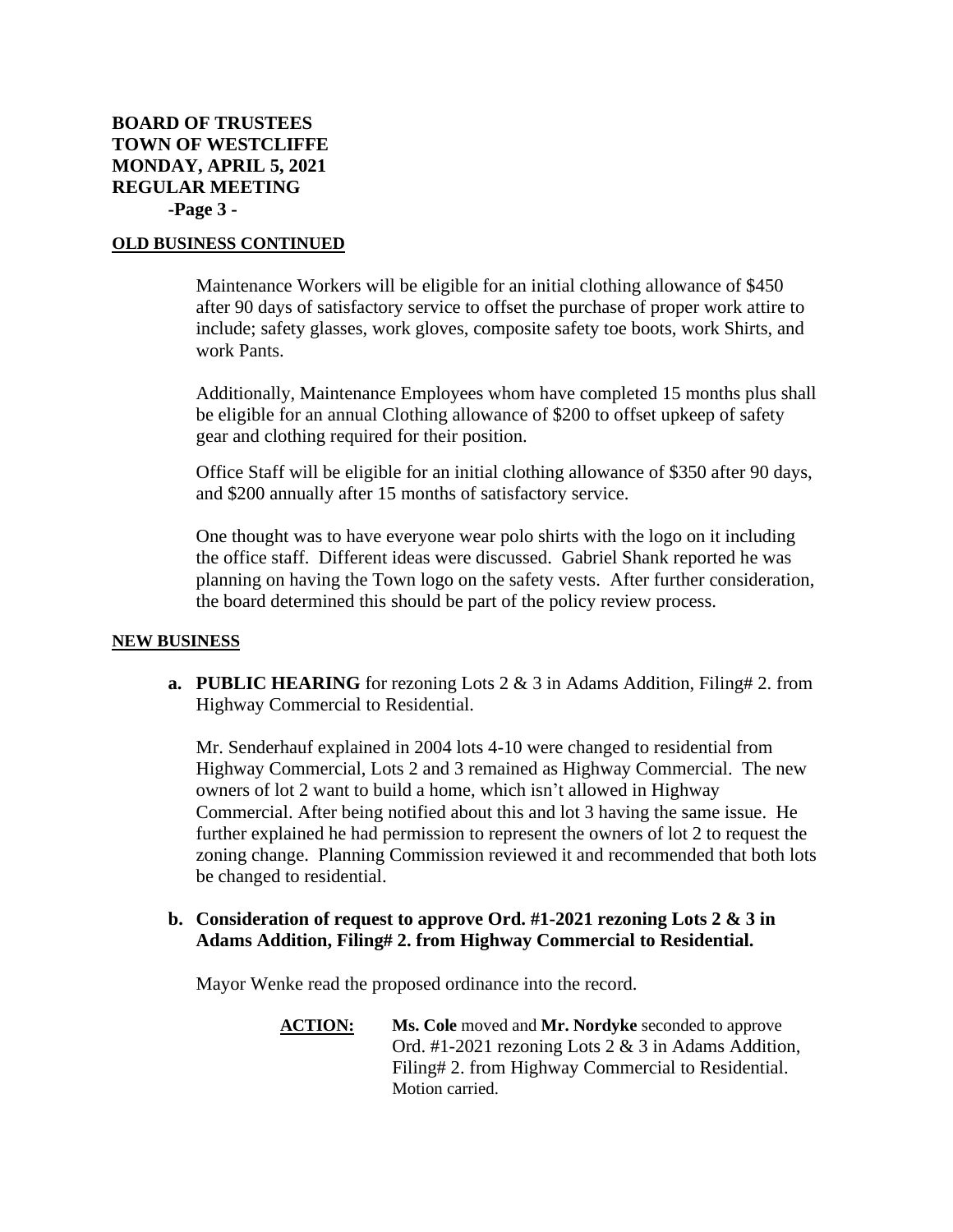#### **NEW BUSINESS CONTINUED**

# **c. Consideration of approving an overmatch letter for the Safe Routes to School project.**

Mr. Scanga with CDOT explained the process was started about a year and a half ago with the design process with all of CDOT specialty units, which was environmental, right of way and utilities. We received all those clearances making the project shovel ready, which allows it to be put out to bid. The problem is the funding you had minus the design fund left you with about \$250,000 for construction. The engineers estimate is about \$500,000. We can't budget the construction funding if it is lower than the engineers estimate. We worked with Kathy and our headquarters and they have found the additional \$250,000 to add to this project. We are trying to get funds allocated that

will match the engineers estimate allowing us to add the funding to the contract getting you a notice to proceed to go to ad. Being you have a small construction window, what we have done for entities all over Colorado. We know that you are going to get the \$250,000 additional funding. What we would ask for the Town is to supply us with an overmatch commitment letter. It is scary if you look at it from one stand point, the letter says the Town agrees to pay for the \$250,000 to get the construction going. We would not ask for that overmatch commitment letter without knowing the additional funding is 100% secured. The object in doing this with that overmatch commitment letter from the Town of Westcliffe lets us do the 1180 process in our system. This process is saying we have all the funds covered for the construction and we need your blessing for FHWA. After all the funds are accounted for, the 1180 option letter can be started and that will get you started on the bid process two to three months faster.

The concern was what is the Town's liability.

Don explained the original grant had a 20% match. He was unsure what this new funding was, it may be the PPP funding and wasn't sure what the match would be. They are hoping it be combined match, so the Town won't have to come up with additional match. He further explained they would not ask for the letter unless they were sure the funds were 100% secure. This allows the process to move forward. The funding would be available in a couple of months. When you write the letter, you are liable for the \$250,000. The way we would set it up is the state would not ask for that without a guarantee that you would get that funding. It is letting us move faster. We will not put the Town at any risk. If the Town feels better about it, we can wait until the funding is in place and then do the option letter. Your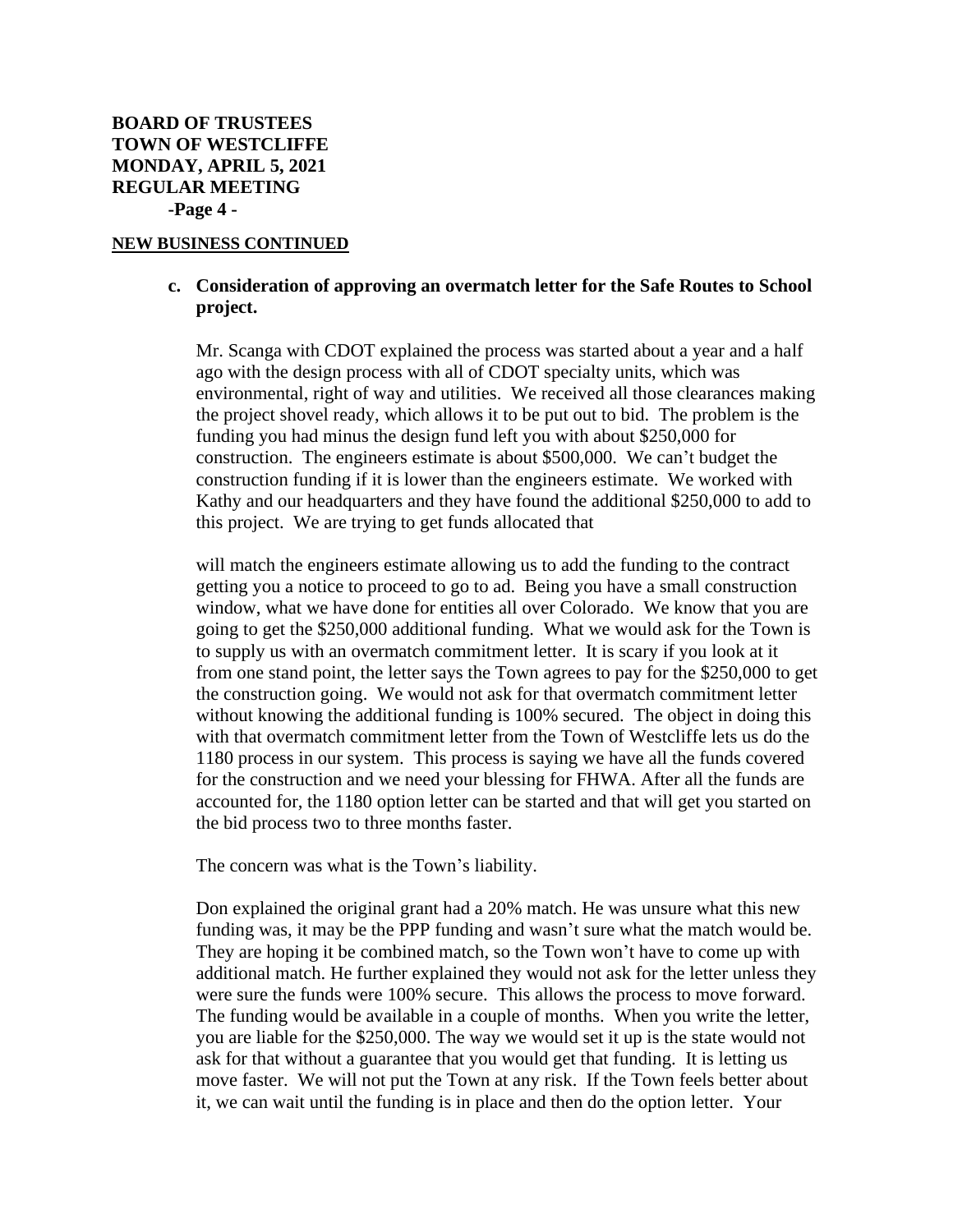# **BOARD OF TRUSTEES TOWN OF WESTCLIFFE MONDAY, APRIL 5, 2021 REGULAR MEETING -Page 5 -**

## **NEW BUSINESS CONTINUED**

construction session would then start at the end of the summer. This is just getting the funding up to the engineers estimate. The bids have not been submitted yet; we don't know if the project will come over bid from the engineers estimate. You will have it in writing that you have the funding before we ask for the letter. This will allow you to get it out to bid while we are waiting for that to be added to the contract. The only way you would have to pay additional is if the bids come in over the engineers estimate. If the bid were to be over the engineers estimate you would either come up the additional funds or look for more funding. There is a long shelf life for the IGA for the project.

Attorney Buchner stated the exposure is how far the engineers estimate is. If it comes in higher, you will have to cover the overages over the estimate. If you don't start the project until you have the funding, there is not risk.

Don Scanga stated that the project won't be awarded if the bid is at the engineers estimate or lower. You would not be liable until you can come up with that.

Attorney Buchner then said the risk is minimal to zero.

**ACTION: Mr. Nordyke** moved and **Ms. Cole** seconded to approve the overmatch commitment letter to be written contingent upon the proof of funds being available. Motion carried.

## **d. Consideration of request to approve the Business Façade Grant program and application process.**

Mayor Wenke reminded the board that \$25,000 was approved in the budget for the program. It is a matching grant to approve the facades downtown. This is a reimbursable grant and has to be preapproved by the grant committee. There are two areas of priority that is part of the grant documents, which is included in the grant application. It was designed to be a simply process.

Ms. Snow, Ms. Cole volunteered to be on the committee. Charley Ellison suggested that we have a business owner included. He also explained the grant is designed by priorities A and B; it isn't a first come first serve basis. A review committee needs to be appointed.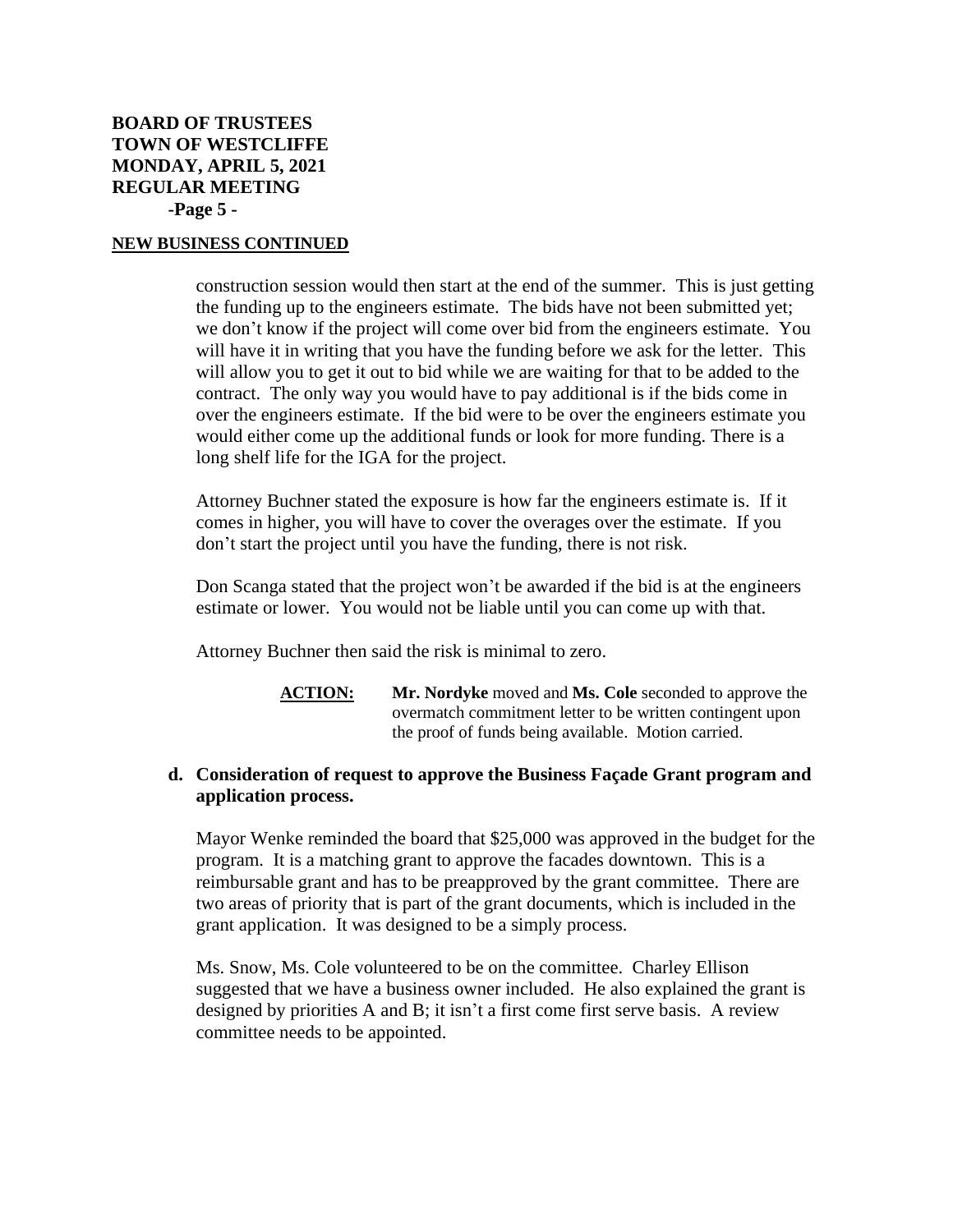**BOARD OF TRUSTEES TOWN OF WESTCLIFFE MONDAY, APRIL 5, 2021 REGULAR MEETING -Page 6 -**

#### **NEW BUSINESS CONTINUED**

**ACTION: Ms. Cole** moved and **Mr. Frickell** seconded to approve the Business Façade Grant program and application process. Motion carried.

## **e. Consideration of request to approve Resolution 3-2021 setting the official posting places.**

This will allow the Town to discontinue publishing the agendas in the newspaper as per state statute is no longer required.

> **ACTION: Mr. Clince** moved and **Mr. Frickell** seconded to approve Resolution 3-2021 setting the official posting places. Motion carried.

## **f. Consideration of approving a Request for Proposal to Develop a Parks, Recreation, Trails, Open Space and Street Scape Master Plan.**

The funds were approved in the 2021 budget. This is just to approve the RFP document.

> **ACTION: Mr. Clince** moved and **Ms. Cole** seconded to approve the Request for Proposal to Develop a Parks, Recreation, Trails, Open Space and Street Scape Master Plan. Motion carried.

## **g. Sheriff's 1 st quarter report.**

Sheriff Byerly reported there were a total of 1007 calls, Westcliffe had 215 calls for service, 21% of the total calls. Silver Cliff had 129, unincorporated county had 663. Calls of service in the Town, medical calls are the largest number of calls, 34 traffic stops.

The remodel has been completed for the kitchen and patrol room at the jail. There are two senate bills you need to be aware of (SB-182 and SB-062).

Sheriff Byerly left the proposed floor plans and overview of the justice center. If you would like a tour the current facilities, please let me know. We are asking for your support for it, but not blindly. We would like to show you why we need it.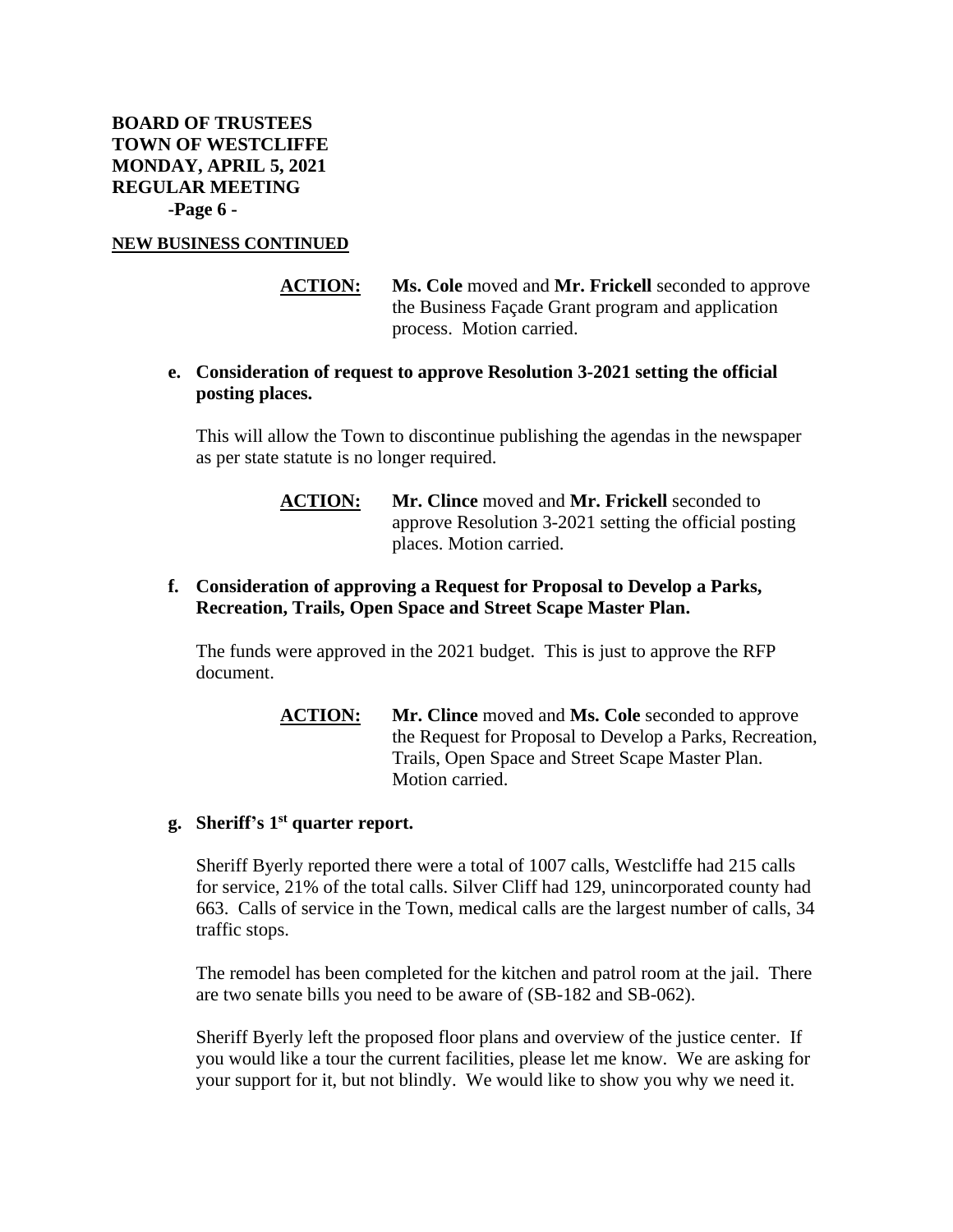# **BOARD OF TRUSTEES TOWN OF WESTCLIFFE MONDAY, APRIL 5, 2021 REGULAR MEETING -Page 7 -**

## **NEW BUSINESS CONTINUED**

Keep in mind this is a scaled down version as what they said we need; the original design has gone up to 1.8 million dollars.

# **h. Consideration of request to approve Ord. 2-2021 amending Title 4, Chapter 8, Seasonal Outdoor Seating for Food Service Establishments in the Core Business District.**

Mayor Wenke read the ordinance in full and explained he would like to extend the beginning date from June to May, allowing them to put in place sooner. This was approved last year and is still in place with a beginning date starting in May. The COVID-Liquor Temporary permit is still in place.

Clerk Reis explained that once the governor lifts the executive order for the temporary liquor modification, Chappy's would no longer be allowed to serve alcohol on the patio. They could continue to serve food.

Due to concerns of limited parking and safety this was tabled until May. Mayor Wenke asked that staff contact Salida as to how they handle the out-door seating patios in the street.

## **i. Consideration of request to approve Ord. 3-2021 amending the Town's fee schedule, Resolution 4-2021 repealing Resolution 4-2006 and Resolution 5- 2021 repealing Resolution 3-2002.**

Mayor Wenke read the Ordinance and the Resolution in full and explained if we change our fees, they will mirror Silver Cliff's fees. The concern was increasing the business license fee and liquor renewal fees and the fact that the Town if financially healthy. Further the Town should quit doing donations to non-profits. Another concern was that due to COVID, many businesses are struggling. It was suggested to discuss this at budget time. It was also suggested that the fee schedule be approved but not put into effect until 2022. The board agreed that the building permit fees could be increased and leave the liquor and business license fee stay the same.

Attorney Buchner stated that fees are to cover costs of administrative costs, not operating expenses.

> **ACTION: Ms. Snow** moved and **Mr. Clince** seconded to approve Ord. 3-2021 amending the Town's fee schedule, Resolution 4-2021 repealing Resolution 4-2006 and Resolution 5-2021 repealing Resolution 3-2002. Motion Failed.